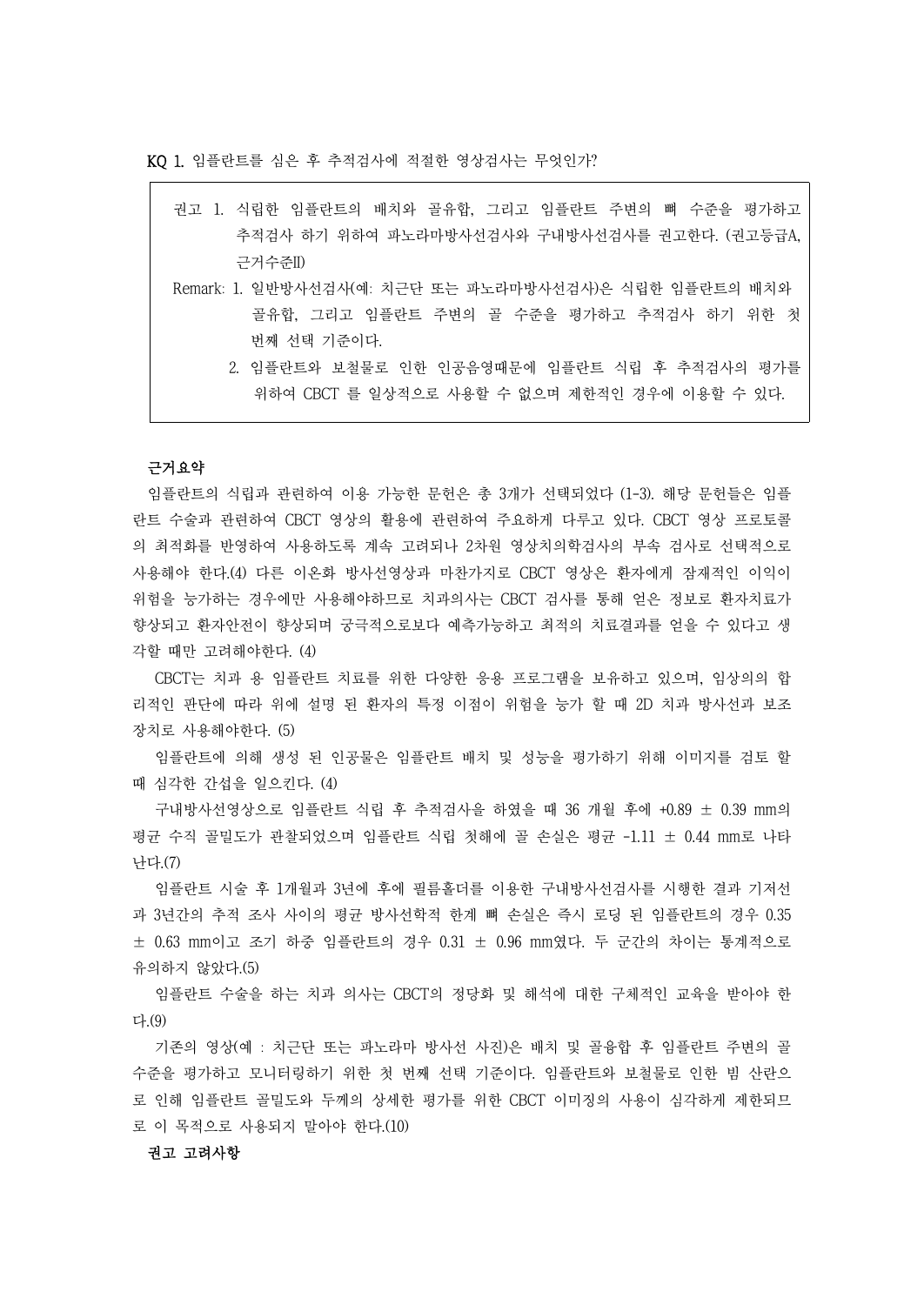# 1. 이득과 위해(Benefit and Harm)

임플란트를 심은 후 추적 검사 시 임플란트 배치 및 주위 골량을 추적하여 적절한 교합조정과 조기의 peri-implantitis 의 치료로 임플란트의 유지기간을 늘릴 수 있다는 것은 큰 기대 이익이다.<br>이 과정에서 방사선 노출 및 경제적 부담은 위해가 될 수 있으나 구내방사선검사와 파노라마방사선 검사의 방사선량은 CT에 비하여 매우 작고 경제적 위해도 작다. 파노마마방사선검사의 유효선량은 약 7.2 uSv 이며(11) 치근단방사선검사는 약 1-8.3 uSv(9)

로 CBCT의 방사선위해는 장비에 따라 매우 다양하다(아래 표참조, (4))

| Н                        | Small FOV                                        | $5 - 652$ uSv                                                  |                         |  |
|--------------------------|--------------------------------------------------|----------------------------------------------------------------|-------------------------|--|
| m<br>ą                   | Medium FOV                                       | $9 - 560$ uSv                                                  |                         |  |
| Large FOV                |                                                  | 46-1,073 uSv                                                   |                         |  |
|                          | Small FOV                                        |                                                                | 7-521 uSv               |  |
| 음<br>통                   | Medium-Large FOV                                 |                                                                | 13 - 769 uSv            |  |
| Background<br>Rediation: | 4 Posterior Panoramic<br>Bitewings<br>Radiograph | <b>Full-Mouth Series</b>                                       | Multi-silce<br>СT       |  |
| -8 admission             | $-1 - 24$ adv<br>$-5.08r$                        | ~34 uSv (Rectangular Collinator)<br>-178 aSv (Round Calimator) | $-1,000 - 2,000$<br>uSv |  |

### Figure 2.

Radiation and CBCT. The overall long-term risk to a patient from<br>a procedure such as a CBCT scan is best estimated by calculating the effective dase associated with a particular scanning protocol and<br>equipment. In dental CBCT, the effective dose varies considerably among machines. This table provides reported effective dase ranges in CBCT compared to other common sources of radiation. FOV = field of view;  $uSv =$  microsieverts.

# 2. 국내 수용성과 적용성(Acceptability and Applicability)

수용성과 적용성 평가표는 부록2에 제시되었다.

# 3. 검사별 방사선량

파노라마방사선검사의 유효선량은 약 7.2 uSv 이며, 치근단방사선검사는 약 1-8.3 uSv, CBCT의 유효선량은 기기와 촬영조건에 따라 매우 다양하지만 약 5~1073 uSv이다. 방사선량 은 본문 P.1에 제시되었다.

## 참고문헌

1. Radiation No 172 Cone beam CT for dental and maxillofacial radiology (Evidence-based guidelines)

2. Horner K, O'Malley L, Taylor K and Glenny AM. Guidelines for clinical use of CBCT: a review. 2015; 44: 20140225.

3. Harris D, Buser D, Dula K, Gröndahl K, Jacobs R, Lekholm U, Nakielny R, van